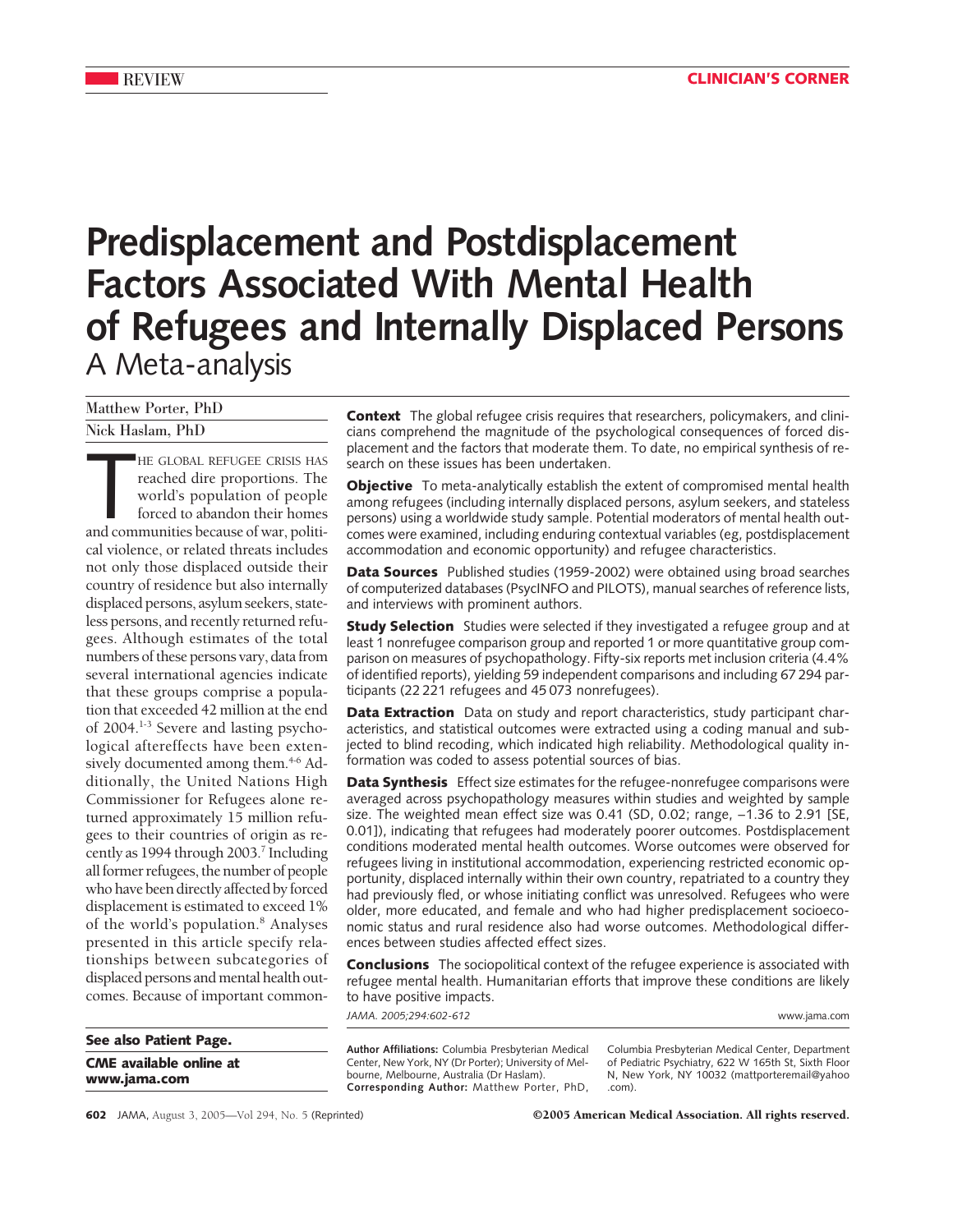alities, the various subcategories have herein been subsumed under the general term *refugee* for simplicity.

Research on refugee mental health has often proceeded from a life events model $9,10$  in which psychopathology is understood as a posttraumatic reaction to the acute stressor of war.<sup>11</sup> Research in this tradition has established high rates of psychological disturbance among persons exposed to traumas through war and disaster.12-14 Theorists have recently argued that this model fails to capture important dimensions of the refugee experience,<sup>15,16</sup> which is characterized by multiple events occurring in multiple contexts that persist over time. In addition, refugees are vulnerable to multiple dimensions of psychopathology beyond those that are narrowly posttraumatic.<sup>16-18</sup>

Unlike survivors of most discrete traumatic events, refugees experience diverse stressors that accumulate over the preflight, flight, exile, and resettlement/repatriation periods.19 Despite the historical focus on the acute stressors of war, the enduring contextual postmigration stress that refugees face including marginalization, socioeconomic disadvantage, acculturation difficulties, loss of social support, and "cultural bereavement"20—must be recognized. Such persisting forms of adversity reflect the broader sociopolitical context of the refugee experience.<sup>15,21</sup>

Research on refugee mental health is fraught with practical obstacles. Populations are often physically, linguistically, and culturally inaccessible to researchers,<sup>22</sup> and humanitarian aid usually has higher priority than scientific investigation. Studies are often exploratory and methodologically compromised, and the specificity of local circumstances makes it difficult to draw generalized conclusions.23As a result, research synthesis is needed to establish the magnitude of the mental health consequences of forced displacement and the variables that moderate these consequences. We have previously reported a meta-analytic investigation of refugee mental health,<sup>24</sup> but it was restricted to the former Yugoslavian Republic. We therefore conducted a metaanalysis that comprehensively examined studies of populations displaced in conflicts distributed throughout the world and across 5 decades. The metaanalysis tested several potential moderators of refugee mental health, including contextual variables subsequent to the acute stress of war.

Six postdisplacement condition moderators were investigated. Type of accommodation was examined in view of evidence that long-term institutional housing promotes dependency and demoralization.25,26 Postdisplacement economic opportunity was studied as a factor expected to be associated with better refugee outcomes.<sup>27</sup> We predicted that greater cultural access (ie, the extent to which individuals are free to practice or engage in cultural, social, and religious customs and have access to the cultural institutions necessary for such practice), internal displacement (ie, being displaced within country of origin vs external displacement), and being repatriated would be associated with better outcomes because acculturative stress and cultural dislocation should have negative effects on mental health.<sup>20,24,28</sup> We also predicted that the status of the conflict would be another contextual condition affecting refugees' mental health, with ongoing (vs resolved) conflicts being associated with worse outcomes.

In addition to these contextual variables, several refugee characteristics were investigated as potential moderators. The association between age and severity of posttraumatic response has been controversial,<sup>13,29</sup> with some evidence indicating worse outcomes for older people,  $30-33$  some indicating greater vulnerability in children,<sup>17,34-37</sup> and some mixed or null.<sup>38-40</sup> Refugee sex was also examined, $17,41$  with some evidence suggesting worse mental health outcomes for female refugees<sup>38,42</sup> and some indicating complex and culturally variable associations.<sup>23</sup> Predisplacement urban vs rural residence, region of origin (ie, Africa, Asia, Europe, Latin America, or Middle East), educational level, and predisplacement socioeconomic status were also investigated.

We also inquired about the moderating role of methodological characteristics of studies that might serve as confounders. We examined whether methodologically stronger studies<sup>41</sup> and those whose control groups had greater exposure to adversity estimated less negative relative mental health outcomes for refugees. Finally, we assessed whether the time elapsed since displacement was associated with smaller effects, consistent with the decay of stress responses.<sup>43-46</sup>

## **METHODS Selection of Primary Studies**

A search of 2 databases was undertaken at the end of 2002 for all published English-language research reports that (1)investigatedarefugeegroup(including all categories within UNHCR's population of concern<sup>1</sup>) and at least 1 nonrefugee comparison group and (2) reported 1 or more quantitative estimates of the relationship between forced displacement and indices of mental health (eg,symptomquestionnaires,interviewbased psychiatric diagnoses, maladaptive behavior checklists, neuropsychological tests, personality inventories, and self-esteem and well-being scales).

Searches were conducted using PsycINFO, a broad psychological database, and PILOTS, a comprehensive trauma-specific database maintained by the US Department of Veterans Affairs National Center for PTSD.<sup>47</sup> PILOTS was queried using a Boolean operator (refugee\* OR displaced) and PsycINFO with narrower criteria: key word= {[(refugee\*) OR (displaced person\*) OR (displaced people)] AND [(control\*) OR (compar\*) OR ("nonrefugees") OR ("nonrefugee") OR (nonrefugee\*) OR ("non-displaced") OR (nondisplaced)]}. No restrictions were placed on the time period covered by the search, so all indexed literature from 1871-2002 for PILOTS and from 1840- 2002 for PsycInfo was included.

The search of PILOTS produced 1010 citations, and PsycINFO yielded 273 additional nonoverlapping records. All abstracts were read and those that unambiguously failed to meet inclusion criteria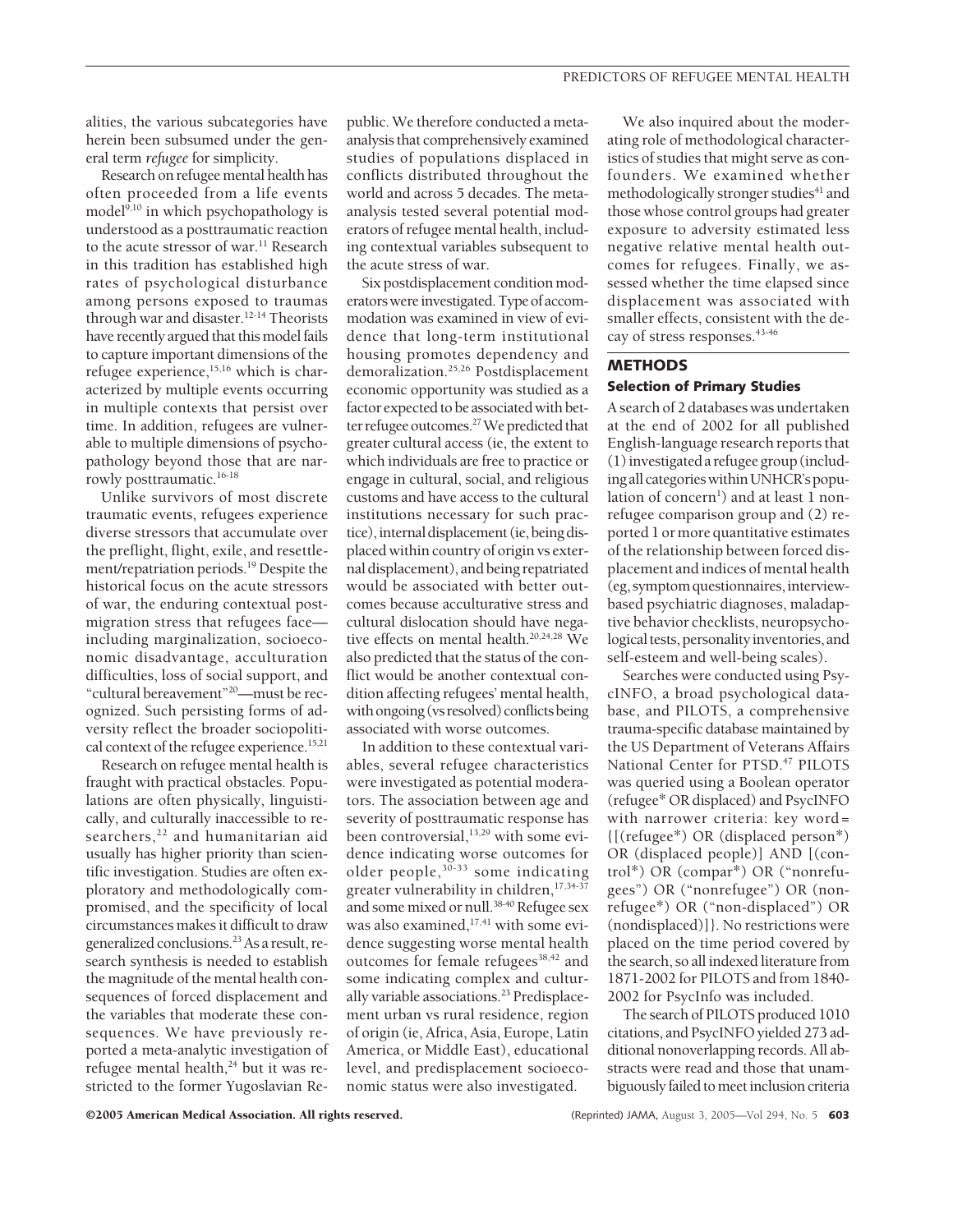### PREDICTORS OF REFUGEE MENTAL HEALTH

were eliminated. Full texts were obtained for the 141 remaining articles. Manual searches through reference lists of identified articles were conducted and

prominent authors were contacted informally but no additional published references were obtained. After eliminating all redundant research reports, 56

reports<sup>48-103</sup> (published from 1959 through 2002; median year of publication, 1996) were identified as meeting inclusion criteria (**TABLE 1** and **TABLE 2**).

| Author                                       | No. of<br>Participants | Sample Composition                                                                                                                                         | <b>Measures</b>                                                                                                                                                           |
|----------------------------------------------|------------------------|------------------------------------------------------------------------------------------------------------------------------------------------------------|---------------------------------------------------------------------------------------------------------------------------------------------------------------------------|
| Adams et al, <sup>48</sup> 1980              | 201                    | Cuban refugee boys vs nonrefugee American black<br>boys                                                                                                    | Louisville Aggression Survey Schedule                                                                                                                                     |
| Ahmad et al, <sup>49</sup> 2000              | 64                     | Kurdish refugee children vs nonrefugee Swedish<br>children                                                                                                 | CBC Child Report, CBC Parent Report                                                                                                                                       |
| Al-Eissa, 50 1995                            | 226                    | Kuwaiti refugee children vs nonrefugee Saudi children                                                                                                      | Symptom questionnaire, interview                                                                                                                                          |
| Bauer et al, 51 1994                         | 168                    | East German refugees vs nonrefugee West Germans                                                                                                            | Clinical interview                                                                                                                                                        |
| Bayard-Burfield et al, <sup>52</sup><br>2001 | 644<br>1139<br>3198    | Iranian refugees vs nonrefugee Turkish migrant laborers<br>Chilean refugees vs nonrefugee Polish migrant laborers<br>Kurdish refugees vs nonrefugee Swedes | Clinical interview<br>Clinical interview<br>Clinical interview                                                                                                            |
| Beiser, 53 1987                              | 1644                   | Southeast Asian refugees vs nonrefugee Canadians                                                                                                           | Ad hoc questionnaire                                                                                                                                                      |
| Carballo et al, 54 1996                      | 5242                   | Bosnian refugees vs nonrefugee Bosnians                                                                                                                    | Clinical interview                                                                                                                                                        |
| Cervantes et al, <sup>55</sup><br>1989       | 587                    | Central American refugees vs nonrefugee Central<br>American immigrants vs nonrefugee Mexican<br>immigrants vs nonrefugee US residents                      | Symptom questionnaire                                                                                                                                                     |
| Clark et al, 56 1996                         | 472                    | Central American refugees vs nonrefugee Mexican<br>immigrants                                                                                              | Minnesota Multiphasic Personality<br>Inventory                                                                                                                            |
| Dube, 57 1968                                | 29 4 68                | Punjabi refugees vs nonrefugee Indians                                                                                                                     | Clinical interview                                                                                                                                                        |
| Dunnigan et al, <sup>58</sup> 1993           | 1019                   | Hmong refugees vs nonrefugee US residents                                                                                                                  | Youth Development Study Questionnaire                                                                                                                                     |
| Eitinger, <sup>59</sup> 1959                 | 3758                   | Central and Eastern European refugees vs nonrefugee<br>Norwegians                                                                                          | Clinical interview and psychiatric history                                                                                                                                |
| El Habir et al, <sup>60</sup> 1994           | 355                    | Lebanese refugee children vs nonrefugee Middle<br>Eastern children vs nonrefugee US children                                                               | <b>CBC Teacher Report</b>                                                                                                                                                 |
| Fazel et al, 61 1988                         | 125                    | Tibetan refugees vs nonrefugee Indians                                                                                                                     | Quality of Life Scale                                                                                                                                                     |
| Folnegovic-Smalc<br>et al, 62 1997           | 1076                   | Croatian IDPs vs nonrefugee Croatians                                                                                                                      | Neuropsychological battery and clinical<br>interview                                                                                                                      |
| Goenjian et al, <sup>63</sup> 1994           | 150                    | Armenian refugees vs nonrefugee Armenians whose<br>homes were destroyed by earthquake vs<br>nonrefugee Armenians with intact homes                         | <b>PTSD Reaction Index</b>                                                                                                                                                |
| Herceg et al, 64 1996                        | 56                     | Croatian and Bosnian IDP children vs nonrefugee<br>Croatian children                                                                                       | Life Orientation Test, IES                                                                                                                                                |
| Hourani et al, 65 1986                       | 5788                   | Lebanese IDPs in camps vs Lebanese IDPs in empty<br>apartments vs Lebanese IDPs displaced 5 years<br>earlier vs nonrefugee Lebanese under siege            | Symptom questionnaire                                                                                                                                                     |
| Howard and Hodes, 66<br>2000                 | 135                    | Refugees from diverse backgrounds vs nonrefugee<br>matched immigrants vs nonrefugee British                                                                | Clinical interview                                                                                                                                                        |
| Jensen et al, 67 1989                        | 93                     | Middle Eastern refugees vs nonrefugee Middle Eastern<br>immigrants                                                                                         | Clinical interview                                                                                                                                                        |
| Klimidis et al, 68 1994                      | 156                    | Vietnamese refugee boys vs nonrefugee immigrant                                                                                                            | Symptom questionnaire based on HSCL                                                                                                                                       |
|                                              | 289                    | boys vs nonrefugee Australian boys<br>Vietnamese refugee girls vs nonrefugee immigrant girls<br>vs nonrefugee Australian girls                             | Symptom questionnaire based on HSCL                                                                                                                                       |
| Kocijan-Hercigonja<br>et al, 69 1996         | 321                    | Wounded Croatian IDP children vs wounded<br>nonrefugee Croatian children                                                                                   | Clinical interview                                                                                                                                                        |
| Kocijan-Hercigonja<br>et al, 70 1998         | 105                    | Bosnian refugee children vs Croatian IDP children vs<br>nonrefugee Croatian children                                                                       | Schoolagers' Coping Strategies<br>Questionnaire, Questionnaire of<br>Psychosomatic Symptoms, Anxiety<br>Scale, Depression Scale, Psychosocial<br>Adjustment Questionnaire |
| Kocijan-Hercigonja<br>et al, 71 1996         | 62                     | Croatian IDPs vs nonrefugee Croatians                                                                                                                      | Cornell Index                                                                                                                                                             |
| Kondic and Mavar. <sup>72</sup><br>1992      | 142                    | Croatian IDPs vs nonrefugee Croatians                                                                                                                      | State-Trait Anxiety Inventory                                                                                                                                             |
| Kuterovac et al,73<br>1994                   | 134                    | Croatian IDP children vs nonrefugee Croatian children                                                                                                      | <b>IES</b>                                                                                                                                                                |

disorder.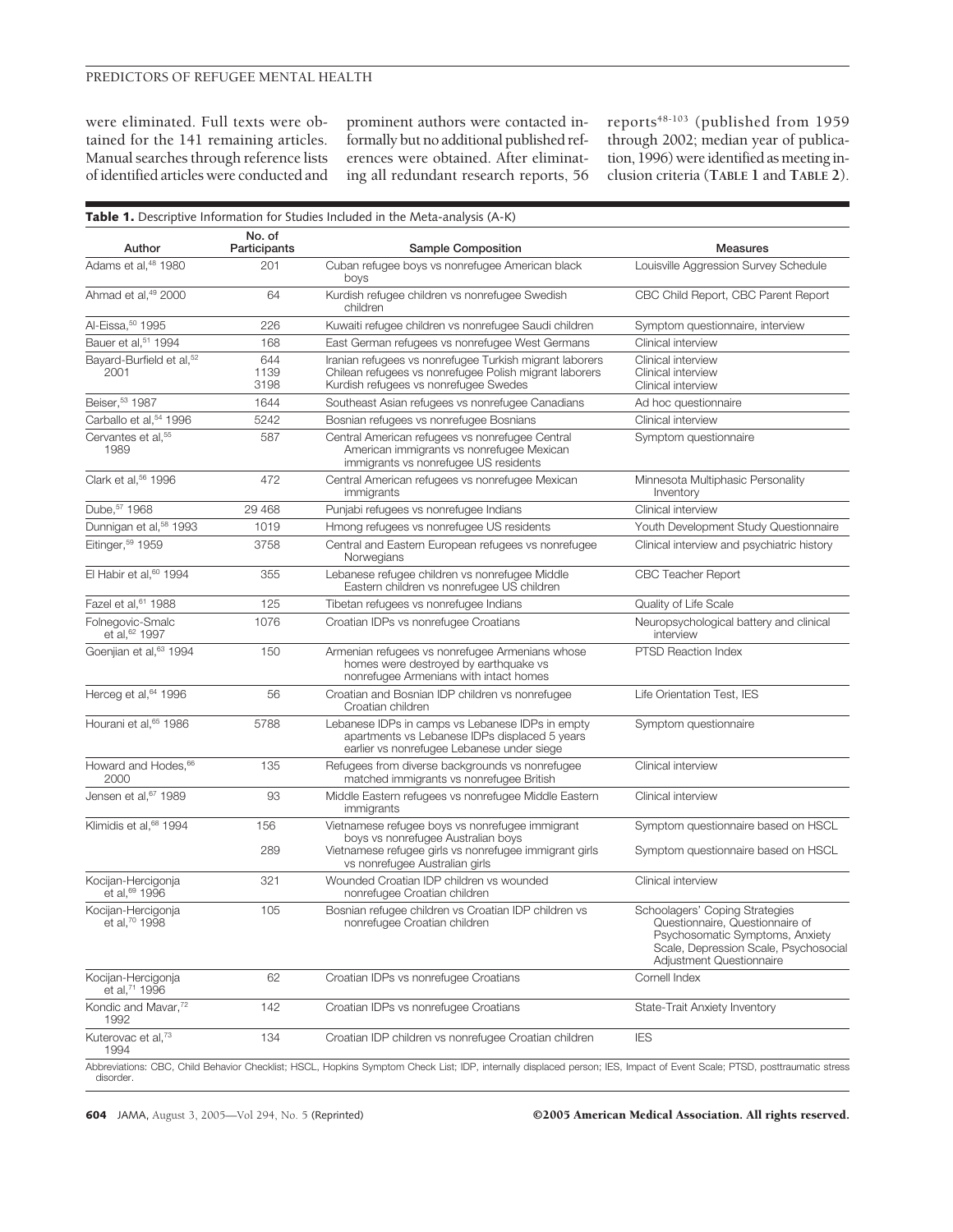| Author                                         | No. of<br>Participants | Sample Composition                                                                                                                                          | <b>Measures</b>                                                                                                           |
|------------------------------------------------|------------------------|-------------------------------------------------------------------------------------------------------------------------------------------------------------|---------------------------------------------------------------------------------------------------------------------------|
| Laor et al. <sup>74</sup> 1996                 | 454                    | Israeli IDP women and children vs nonrefugee Israeli women and<br>children threatened by war events vs nonrefugee, nonexposed<br>Israeli women and children | CBC, Symptom Checklist-90-R                                                                                               |
| Lopes Cardozo et al, <sup>75</sup> 2000        | 1272                   | Kosovar IDP Albanians vs repatriated Albanian refugees vs<br>nonrefugee Kosovar Albanians                                                                   | General Health Questionnaire-28, Medical<br>Outcomes Study Short-Form, HTQ                                                |
| Loughry and Flouri, <sup>76</sup> 2001         | 455                    | Repatriated Vietnamese refugees vs nonrefugee Vietnamese                                                                                                    | Youth Self-Report, Perceived Self-Efficacy<br>Scale                                                                       |
| Macksoud and Aber, <sup>77</sup> 1996          | 115                    | Lebanese IDP children vs repatriated Lebanese refugee children vs<br>nonrefugee Lebanese children                                                           | Child Behavior Inventory, Post-Traumatic<br><b>Stress Reaction Checklist</b>                                              |
| McCloskey et al, <sup>78</sup> 1995            | 70<br>70               | Central American refugee women vs nonrefugee Mexican immigrant<br>women<br>Central American refugee children vs nonrefugee Mexican                          | PTSD symptom inventory<br>PTSD symptom inventory, CBC                                                                     |
| Myers et al, <sup>79</sup> 1987                | 88                     | immigrant children<br>Vietnamese refugees vs nonrefugee Chinese immigrants and US<br>citizens                                                               | <b>Adult Fear Schedule</b>                                                                                                |
| Onwumere et al, 80 2002                        | 112                    | African refugee women with human immunodeficiency virus<br>infection vs nonrefugees with chronic illness                                                    | Short Form Health Survey                                                                                                  |
| Paardekooper et al, <sup>81</sup> 1999         | 396                    | Sudanese refugee children vs nonrefugee Ugandan children                                                                                                    | Kidcope, Reporting Questionnaire for<br>Children-Parent Form, General Health<br>Questionnaire, cartoon-based<br>interview |
| Pernice and Brook, 82 1994                     | 186                    | Southeast Asian refugees vs nonrefugee Pacific Islander immigrants                                                                                          | HSCL-25                                                                                                                   |
| Punamaki, 83 1990                              | 239                    | Palestinian refugee women vs nonrefugee Palestinian women in the<br>Occupied Territories vs nonrefugee Palestinian women in Israel                          | Structured interview, Multiple Affect<br>Adjective Checklist                                                              |
| Quta and El Sarraj, 84 1993                    | 160                    | Palestinian refugees in camps vs resettled Palestinian refugees vs<br>Palestinian town refugees vs nonrefugee Palestinians                                  | Psychosomatic Symptoms Test, Taylor<br>Manifest Anxiety Scale, Rigidity Test                                              |
| Rasanen, 85 1989                               | 523                    | Repatriated Finnish refugees vs nonrefugee Swedes                                                                                                           | Symptom questionnaire                                                                                                     |
| Rasekh et al, <sup>86</sup> 1998               | 160                    | Afghan refugee women vs nonrefugee Afghan women under the<br>Taliban                                                                                        | HSCL-25, symptom questionnaire                                                                                            |
| Reeler, 87 1994                                | 208                    | Mozambican refugees vs nonrefugee Zimbabweans                                                                                                               | Self-Reporting Questionnaire, clinical<br>interview                                                                       |
| Riolli et al, 88 2002                          | 112                    | Kosovar Albanian refugees vs nonrefugee Albanian immigrants vs<br>nonrefugee Albanians                                                                      | <b>BSI</b>                                                                                                                |
| Roglic et al, 89 1993                          | 88                     | Croatian IDPs with diabetes vs nonrefugee Croatians with diabetes                                                                                           | Structured interview, BDI                                                                                                 |
| Roncevic-Grzeta et al, <sup>90</sup> 2001      | 109                    | Tortured Croatian IDP war veterans vs nontortured Croatian IDP<br>war veterans vs nonrefugee, nontortured, noncombat Croatians                              | Symptom questionnaire, clinical interview,<br>BDI, Hamilton Depression Inventory                                          |
| Rousseau et al, <sup>91</sup> 2000             | 225                    | Cambodian adolescent refugees vs Central American adolescent<br>refugees vs nonrefugee Canadian adolescents                                                 | CBC Parent Report, Youth Self-Report                                                                                      |
| Sabioncello et al, 92 2000                     | 34                     | Croatian IDP women vs nonrefugee Croatian women                                                                                                             | Cornell Index                                                                                                             |
| Silove et al, 93 1998                          | 196                    | Asylum-seeking Tamil refugees vs permanently resettled Tamil<br>refugees vs nonrefugee Tamil immigrants                                                     | HSCL-25, HTQ                                                                                                              |
| Smither and<br>Rodriguez-Giegling, 94<br>1979  | 89                     | Vietnamese refugees vs Laotian refugees vs nonrefugee US<br>residents                                                                                       | Marginality Scale, State-Trait Anxiety<br>Inventory                                                                       |
| Sundelin-Wahlsten et al, 95<br>2001            | 85                     | Kurdish refugees vs nonrefugee Swedes                                                                                                                       | <b>HTQ</b>                                                                                                                |
| Sundquist, 96 1993                             | 1891                   | Latin American refugees vs nonrefugee European migrant laborers<br>vs nonrefugee Swedes                                                                     | Swedish Annual Level-of-Living Survey                                                                                     |
| Sundquist and Johansson, 98<br>1996            | 1219                   | Repatriated Latin American refugees vs nonrefugee Swedes                                                                                                    | Swedish Annual Level-of-Living Survey                                                                                     |
| Thulesius and Hakansson, <sup>99</sup><br>1999 | 593                    | Bosnian refugees vs nonrefugee Swedes                                                                                                                       | Posttraumatic Symptom Scale                                                                                               |
| Tousignant et al, <sup>100</sup> 1999          | 406                    | Adolescent refugees from 35 countries vs nonrefugee Canadian<br>adolescents                                                                                 | Diagnostic Interview Schedule for Children,<br>version 2.25                                                               |
| Wong-Rieger and<br>Quintana, 101 1987          | 164                    | Southeast Asian refugees vs nonrefugee Anglo-American US<br>residents                                                                                       | Multicultural Acculturation Scale                                                                                         |
| Young and Evans, 102 1997                      | 120                    | Salvadorean refugees vs nonrefugee Canadians                                                                                                                | BSI, Quality of Life Scale, Satisfaction With<br>Life Scale                                                               |
| Zivcic, 103 1993                               | 638                    | Croatian IDP children vs nonrefugee Croatian children vs prewar<br>archival records of nonrefugee Croatian children                                         | Emotion Scale Child Depression Inventory                                                                                  |

سمار تاریخی المعده العربی العالم العربی المعده العربی العربی العالم<br>naire; PTSD, posttraumatic stress disorder.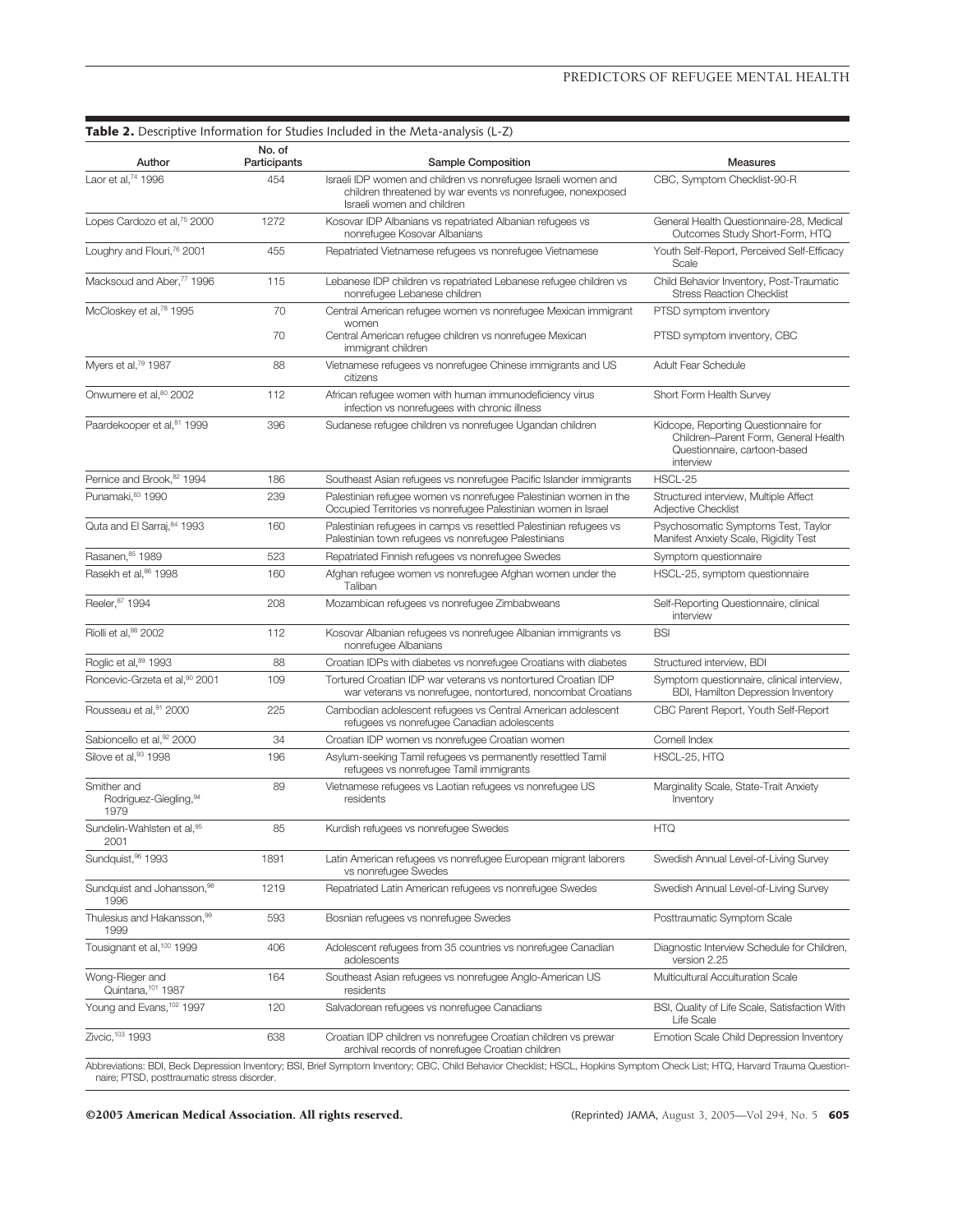#### PREDICTORS OF REFUGEE MENTAL HEALTH

Two of these reports provided complementary information about the same comparison and 3 reported multiple independent comparisons, bringing the total meta-analytic sample to 59 independent comparisons (studies), detailed in Table 1 and Table 2. Of these, 20 used multiple comparison groups,

yielding 85 stochastically dependent comparisons from which subsets of statistically independent comparisons were selected for analysis. The studies contained 67 294 participants (22 221 refugees and 45 073 nonrefugees), with a range of 34 to 29 468 (median, 164) participants per study. Together, the stud-

| Table 3. Coding Categories for Tests of Moderator Variables |                          |                                                                                                                                |
|-------------------------------------------------------------|--------------------------|--------------------------------------------------------------------------------------------------------------------------------|
| Variables                                                   | <b>Measurement Level</b> | <b>Coding Categories</b>                                                                                                       |
| Postdisplacement conditions<br>Accommodation                | Ordinal                  | Institutional, private (temporary), private<br>(permanent/semipermanent)                                                       |
| Cultural access                                             | Ordinal                  | Freedom to practice culture or origin:<br>highly restricted, moderately<br>restricted, unrestricted                            |
| Economic opportunity                                        | Ordinal                  | Highly restricted, moderately restricted,<br>unrestricted (loss of status),<br>unrestricted (no substantial loss<br>of status) |
| Locus of displacement                                       | Nominal-dichotomous      | External or internal to refugee country<br>of origin                                                                           |
| Repatriation status                                         | Nominal-dichotomous      | Refugees repatriated or not repatriated                                                                                        |
| Stage of conflict                                           | Nominal-dichotomous      | Ongoing, postconflict                                                                                                          |
| Refugee characteristics<br>Age                              | Interval                 | Child/adolescent, adult, senior $(\geq 65 y)$                                                                                  |
| Sex                                                         | Interval                 | % Female                                                                                                                       |
| Community type                                              | Nominal-dichotomous      | Rural (including villages, small towns),<br>urban                                                                              |
| Region of origin                                            | Nominal-polychotomous    | Africa, Asia, Europe, Latin America,<br>Middle East                                                                            |
| Education                                                   | Ordinal                  | Mostly primary only, mostly secondary<br>only, substantial postsecondary                                                       |
| Predisplacement<br>socioeconomic status                     | Ordinal                  | Primarily lower/working class, primarily<br>middle class                                                                       |
| Methodological characteristics<br>Time since displacement   | Interval                 | Mean number of years between<br>displacement and data collection                                                               |
| Nonrefugee displacement                                     | Nominal-dichotomous      | Nondisplaced nonrefugees, nonrefugee<br>immigrants                                                                             |
| Nonrefugee violence                                         | Ordinal                  | No exposure to organized violence,<br>some direct exposure, tortured                                                           |
| Nonrefugee war experience                                   | Ordinal                  | No, past, or current war experience                                                                                            |
| Research setting                                            | Nominal-dichotomous      | Academic, nonacademic                                                                                                          |
| Publication date                                            | Ordinal                  | Decade of publication (1950s-2000s)                                                                                            |
| Effect size primacy                                         | Nominal-dichotomous      | Mental health differences between<br>groups as primary or secondary<br>research focus                                          |
| Primary researcher<br>profession                            | Nominal-polychotomous    | Psychiatrist, psychologist, other mental<br>health professional, student,<br>layperson                                         |
| Primary researcher<br>qualification                         | Dichotomous              | Professional researcher, student or<br>layperson                                                                               |
| Research setting                                            | Dichotomous              | Academic (university or<br>university-affiliated hospital),<br>nonacademic                                                     |
| Measure quality <sup>16</sup>                               | <b>Dichotomous</b>       | High, low                                                                                                                      |
| Sample randomization                                        | Dichotomous              | Randomized, not randomized                                                                                                     |
| Study blinding                                              | <b>Dichotomous</b>       | Blind, not blind                                                                                                               |
| Researcher ethnicity                                        | Nominal-polychotomous    | Same as refugees, same broad cultural<br>category, different ethnicity,<br>different broad cultural category                   |

ies yielded 190 effect sizes, using primarily self- and parent-report questionnaires (83.2%), including standard<sup>104-106</sup> and ad hoc instruments and structured (3.7%) and unstructured (12.6%) interviews.

#### **Study Coding**

Coding of the studies (M.P.) was conducted in accordance with established procedures,107,108 encompassing report and study characteristics (eg, methods), participant characteristics (eg, attributes and circumstances of each independent sample), and statistical outcome information. Information pertaining to all study groups and mental health measures was coded. A coding manual was developed a priori and revised iteratively.108 Coded variables of interest are presented in **TABLE 3**. After extensive spot checking, a randomly selected sample of 6 reports was blindly recoded (M.P.), yielding perfect coding agreement, indicating strong reliability.

## **Effect Size Computation and Statistical Analysis**

Two layers of dependencies existed in the coded database. When multiple measures were used on a single sample, their effect sizes were averaged.107,108 When multiple comparison groups were used, only 1 effect size from each study was allowed in any given analysis, as described below.

All statistical analyses followed established procedures,<sup>107,108</sup> with the parameter of interest,  $\delta$ , quantifying the degree of overlap between refugee and nonrefugee distributions on mental health measures.<sup>109</sup> The  $\delta$  was estimated by the Cohen *d*, the effect size equal to the difference between 2 group means divided by the pooled standard deviation. Direct effect size calculation from published means and standard deviations was possible only in roughly half of the studies. For the 24 studies (41%) reporting categorical data (eg, group differences in prevalence of a diagnosis), effect sizes were calculated as the difference between the probits, or cut points on the nor-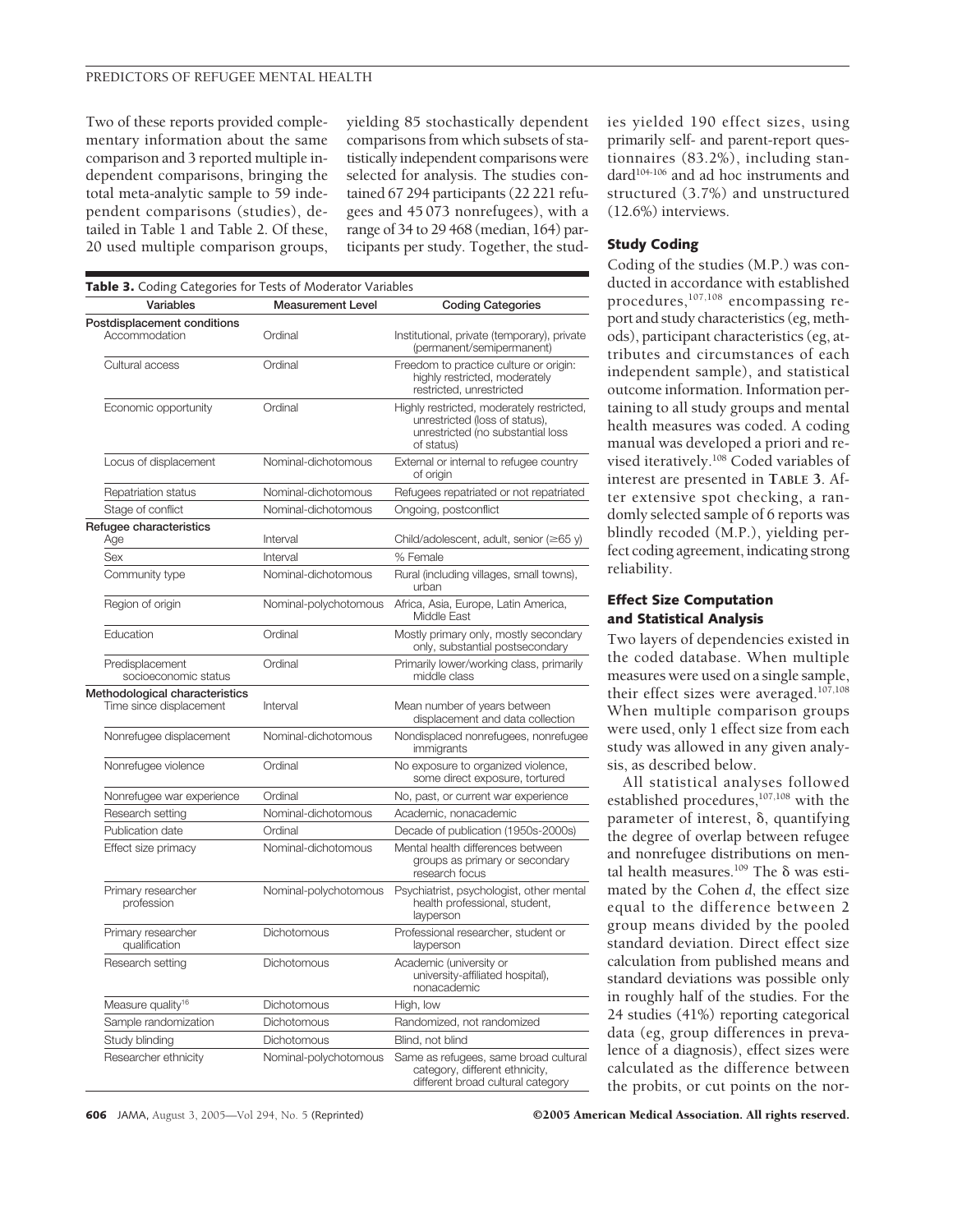mal distribution below which the 2 proportions fell. For studies failing to report pertinent statistical data, *d* was calculated using the other standard procedures for effect size estimation.108 Each independent effect size estimate was weighted with the inverse of its variance (roughly in proportion to its study's sample size).<sup>107</sup> Effect sizes derived from studies with less than 20 participants were corrected for smallsample bias according to a standard algorithm.110 Effect sizes were windsorized (artificially adjusted) to 2 SD units from the mean and inverse variance weights to the nearest cluster so that extreme outliers would not eclipse observed variance in the rest of the distribution.<sup>108,111</sup>

Homogeneity analysis using the *Q* statistic<sup>112</sup> was performed to determine if effect size variability exceeded that due to sampling error, implying the systematic effect of moderator variables. Analysis indicated significant variability ( $Q_{\text{total}}$ =1329.73; *P*<.001): 96% of the variance in effect size point estimates was due to heterogeneity rather than sampling error  $(I^2=0.96)$ .<sup>113</sup> Proposed moderator variables were examined by testing the probability of their systematic association with observed variance in the effect size distribution. Variables differing only between studies were investigated by averaging effect sizes across multiple comparison groups within individual studies. Some variables also varied between groups within multiple comparison group studies. For analyses of these variables, data sets consisted of effect sizes from all codable single comparison group studies plus 1 effect size from each codable multiple comparison group study, selected using a standard algorithm to yield maximally equal representation of all levels of the grouping variable, a requirement to optimize statistical power.<sup>108</sup> When only 1 group from a multiple comparison group study contained the required level of the variable, its effect size was included in the analysis and the remaining groups were excluded. When more than 1 group from such a study

contained the required level of the variable, effect sizes from those groups were combined in a weighted average.

Once the appropriate data sets were constructed, effect sizes were grouped according to the levels of each variable. Variability within and between lev-

els was analyzed with homogeneity tests. *Q* statistics were calculated for each level and were summed for  $Q_{within}$ . The difference between *Q*within and *Q*total tests the significance of a potential moderator variable's effect on the overall variance of effect sizes.



Error bars indicate 95% confidence intervals; dashed line, overall weighted mean effect size.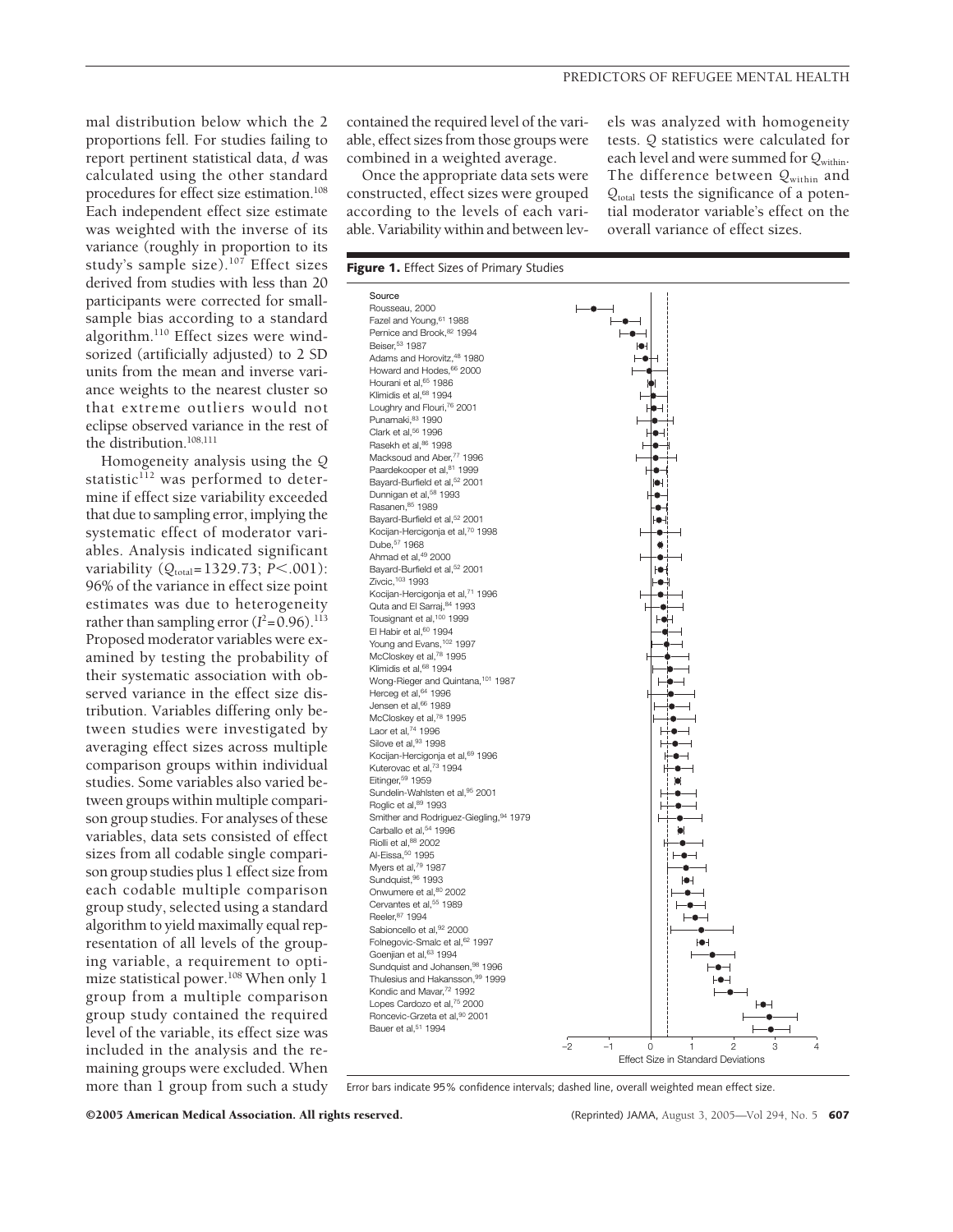Publication bias in the meta-analytic sample was assessed as a potential threat to validity<sup>114</sup> using funnel plots.<sup>115,116</sup> Publication bias implies that studies with less statistical power are less likely to be published than larger, more powerful studies and, hence, may be underrepre-

| <b>Table 4.</b> Moderating Role of<br>Postdisplacement Conditions on<br>Refugee Mental Health |                          |                            |  |
|-----------------------------------------------------------------------------------------------|--------------------------|----------------------------|--|
|                                                                                               |                          | <b>Effect Size</b><br>(95% |  |
| Moderator<br>Variables                                                                        | No. of<br><b>Studies</b> | Confidence<br>Interval)    |  |
| Accommodation<br>Institutional                                                                | 13                       | $0.65(0.58-0.71)$          |  |
| Private, temporary                                                                            | 9                        | $0.67$ (0.60-0.75)         |  |
| Private,<br>permanent                                                                         | 27                       | $0.37(0.33 - 0.40)$        |  |
| Cultural access<br>Moderately<br>restricted                                                   | 27                       | $0.50(0.45 - 0.54)$        |  |
| Unrestricted                                                                                  | 32                       | $0.46(0.42 - 0.50)$        |  |
| Economic opportunity<br>Highly restricted                                                     | 8                        | 1.06 (0.97-1.14)           |  |
| Moderately<br>restricted                                                                      | 13                       | $0.45(0.37 - 0.53)$        |  |
| Unrestricted,<br>status loss                                                                  | 32                       | $0.43(0.39 - 0.46)$        |  |
| Unrestricted.<br>no status loss                                                               | 6                        | $0.27(0.19 - 0.34)$        |  |
| Locus of displacement<br>External                                                             | 44                       | $0.39(0.35 - 0.42)$        |  |
| Internal                                                                                      | 15                       | $0.65(0.60 - 0.71)$        |  |
| Repatriation status<br>Not repatriated                                                        | 54                       | $0.44(0.41 - 0.47)$        |  |
| Repatriated                                                                                   | 5                        | $0.82(0.73 - 0.92)$        |  |
| Stage of conflict<br>Ongoing                                                                  | 41                       | $0.60(0.56 - 0.64)$        |  |
| Postconflict                                                                                  | 15                       | $0.32(0.28 - 0.36)$        |  |

sented. Smaller samples should yield more variable estimates of the population parameter than larger studies, and if publication bias exists, their estimates should also tend to be larger. Funnel plots indicated that a relatively large number of small studies were published and revealed no relationship between effect size and sample size. The Begg test $^{117,118}$  revealed no association between effect size estimates and their variances  $(\rho = 0.19; P > .05)$ , indicating that there was no significant publication bias.

## **RESULTS**

The weighted mean effect size *d* across the 59 studies was 0.41 (range, −1.36 to 2.91; SE, 0.01) (**FIGURE 1**). Across studies, despite large variations in effect sizes, refugees scored 0.41 SDs lower on indices of mental health than nonrefugees.

Systematic associations between the proposed moderator variables and effect size variance were investigated and are presented separately for postdisplacement conditions, refugee characteristics, and study methodological characteristics.

#### **Postdisplacement Conditions**

Effect size variation as a function of postdisplacement conditions is summarized in **TABLE 4**, which demonstrates several significant moderators of the mental health of refugees relative to nonrefugees. As expected, postdisplacement accommodation was asso-

Figure 2. Effect Size Means Associated With Type of Accomodation, Degree of Economic Opportunity, and Locus of Displacement at the Time of Measurement



Error bars indicate 95% confidence intervals.

ciated with mental health (*Q*=86.82; *P*.001; *R*<sup>2</sup> =0.06) (**FIGURE 2**), with refugees resettled in permanent, private accommodations having significantly better mental health than those resettled in institutional and temporary private accommodations. Economic opportunity (right to work, access to employment, maintenance of socioeconomic status) had a linear relationship with better mental health  $(Q=217.96; P<.001; R<sup>2</sup>=0.13)$ (Figure 2). Access to cultural practices was not associated with mental health  $(Q=1.45; P=.23; R^2=0.00)$ .

The position of refugees vis-à-vis their initiating conflicts was also significantly associated with mental health. Internally displaced persons scored lower on mental health indices than externally displaced refugees (*Q*=65.47; *P* $<$ .001; *R*<sup>2</sup>=0.05) (Figure 2). Repatriated refugees scored lower than those in exile, many of whom had been permanently resettled ( $Q = 52.79$ ; *P*.001;  $R^2$ =0.04). Refugees from conflicts that remained ongoing scored lower than those from conflicts that had been resolved  $(Q=92.00; P<.001; R^2=0.07)$ .

## **Predisplacement Refugee Characteristics**

All of the coded refugee characteristics were significantly associated with the mental health of refugees relative to nonrefugees (**TABLE 5**). Age had a strong association (*Q*=227.28; *P*<.001; *R*<sup>2</sup>=0.13). Child and adolescent refugees had better relative outcomes than adults. Those aged 65 years or older scored lower on mental health than adults younger than 65 years, although only 2 studies assessed this population. Refugee sex also had a weak but significant moderator effect ( $\beta$ =0.15;  $R^2$ =0.02; *P*<.001). Studies containing a higher proportion of female refugees indicated poorer mental health outcomes. Refugees displaced from rural areas had poorer outcomes than those from urban areas (*Q*=17.64; *P* $< 0.001; R^2 = 0.03$ . Region of origin was also significantly associated with mental health (*Q*=505.96; *P*.001) and was probably confounded by comparison group region of origin. Refugees from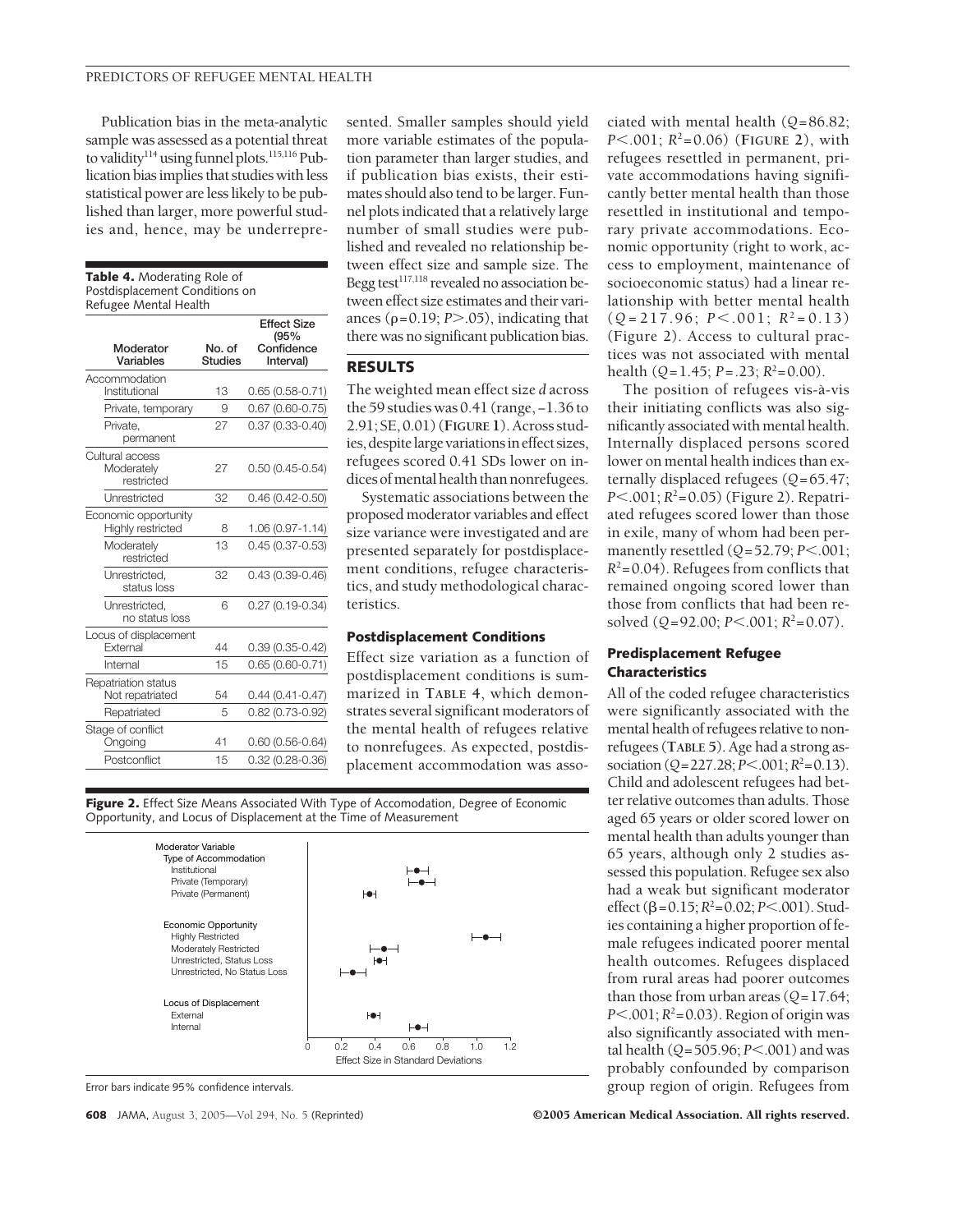Europe (most often compared with nonrefugee residents of peaceful European countries) had the poorest relative outcomes, and those from Asia and the Middle East had mental health outcomes that were the least different from their comparison groups, which were most often nonrefugee residents of the respective regions, often developing countries with histories of civil unrest. More-educated refugees scored lower on mental health indices than lesseducated refugees (*Q*=319.68; *P*.001;  $R^2$ =0.28), as did those with higher predisplacement socioeconomic status  $(Q=177.71; P<.001; R<sup>2</sup>=0.16).$ 

### **Methodological Characteristics**

Several study characteristics were associated with effect size (**TABLE 6**). Greater time between date of study and time of displacement was associated with better mental health for refugees relative to nonrefugees (β = -0.28; *P* <.001;  $R^2$ =0.08), although durations were often short (median, 2 years; range, 1 month to 41 years after displacement) and more research is needed on longterm effects. Refugees had less negative outcomes compared with nonrefugees who had undergone displacement (ie, immigrants) vs nonrefugees who had not been displaced (*Q*=23.14; *P*.001;  $R^2$ =0.01). This expected effect also held true for nonrefugee exposure to violence (*Q*=106.82; *P*.001;*R*<sup>2</sup> =0.03) and nonrefugee war experience (*Q*=14.24; *P* $<$ .001; *R*<sup>2</sup> $=$ 0.02). For these variables, the highest levels of contamination in the comparison groups were clearly associated with smaller effect sizes. Refugees showed mental health comparable with nonrefugees who were tortured or living in active war zones.

As expected, higher methodological quality was associated with slightly smaller effect sizes.<sup>41</sup> An index based on the sum of 5 dichotomously coded indicators of quality: study, blindness, sample randomization, researcher qualifications (psychiatrist, psychologist, or other mental health professional vs student or layperson), type of setting (academic [universities or universityaffiliated hospitals] vs nonacademic), and

quality of study measurement instruments (surveys and scales)<sup>16</sup> revealed a weak negative association between methodological quality and effect size  $(\beta = -0.10; P \le 0.001; R^2 = 0.01).$ 

Publication decade was weakly associated with effect sizes (*Q*=302.31; *P*.001; *R*2=0.01) but lacked a discernible pattern. Studies for which comparing mental health in refugees and nonrefugees was not a primary focus yielded larger effect sizes (*Q*=12.98; *P*.001;  $R^2$ =0.01), providing additional evidence against the influence of publication bias in the meta-analytic sample.<sup>107</sup> Proximity of researcher ethnicity to refugee ethnicity was not significantly associated with effect size (*Q*=5.3718; *P*=.07;  $R^2$ =0.00), although the data demonstrated a marginal trend toward researchers finding larger effects when examining refugees of ethnicities dissimilar to their own.

Given the collinearity of some coded variables in the meta-analysis, the 10 substantive variables (ie, postdisplacement conditions and refugee characteristics) measured dichotomously or ordinally were factor analyzed to yield statistically independent predictors of effect size. Three factors emerged: material welfare (postdisplacement private accom-

modation and economic opportunity, high predisplacement socioeconomic status, conflict resolved), predisplacement cultural capital (greater education and age, predisplacement urban residence), and distance from original conflict (external displacement, not being repatriated, greater cultural freedom). All 3 factors independently predicted effect size in a least-squares regression analysis ( $β = -0.16$ , 0.22, and  $-0.14$ , respectively; all  $P \le 0.05$ ;  $R^2 = 0.33$ ). Better relative mental health among refugees was associated with greater material welfare, lesser predisplacement cultural capital, and greater distance from the original conflict.

## **COMMENT**

This meta-analysis of refugee mental health clarifies the magnitude and determinants of the psychological consequences of the refugee experience. The magnitude of these consequences, relative to those experienced by control populations, is within the range considered medium-sized.<sup>119</sup> It remains substantial even when the comparison group has been displaced or directly exposed to war and violence, attesting to the depth of adversity that refugees experience.

| <b>Table 5.</b> Moderating Role of Refugee Characteristics on Refugee Mental Health |                |                                                 |
|-------------------------------------------------------------------------------------|----------------|-------------------------------------------------|
| <b>Moderator Variables</b>                                                          | No. of Studies | <b>Effect Size</b><br>(95% Confidence Interval) |
| Age                                                                                 |                |                                                 |
| Children/adolescents                                                                | 17             | $0.28(0.21 - 0.35)$                             |
| Adults                                                                              | 35             | $0.53(0.49 - 0.57)$                             |
| Seniors ( $\geq 65$ y)                                                              | $\overline{2}$ | 1.21 (1.08-1.33)                                |
| Community type<br>Rural                                                             | 39             | $0.50(0.47 - 0.54)$                             |
| Urban                                                                               | 10             | $0.32(0.25 - 0.40)$                             |
| Region of origin<br>Africa                                                          | 3              | $0.61$ (0.44-0.78)                              |
| Latin America                                                                       | 10             | $0.46(0.39 - 0.53)$                             |
| Middle East                                                                         | 12             | $0.18(0.12 - 0.24)$                             |
| Asia                                                                                | 14             | $0.17(0.12 - 0.21)$                             |
| Europe                                                                              | 18             | $0.82(0.78-0.86)$                               |
| Education<br>Mostly primary only                                                    | 20             | $0.25(0.19-0.31)$                               |
| Mostly secondary only                                                               | 11             | $0.34(0.27 - 0.42)$                             |
| Substantial postsecondary                                                           | 15             | $0.87(0.82 - 0.92)$                             |
| Predisplacement socioeconomic status<br>Primarily working class                     | 26             | $0.34(0.30 - 0.38)$                             |
| Primarily middle class                                                              | 13             | $0.91(0.83 - 0.99)$                             |
|                                                                                     |                |                                                 |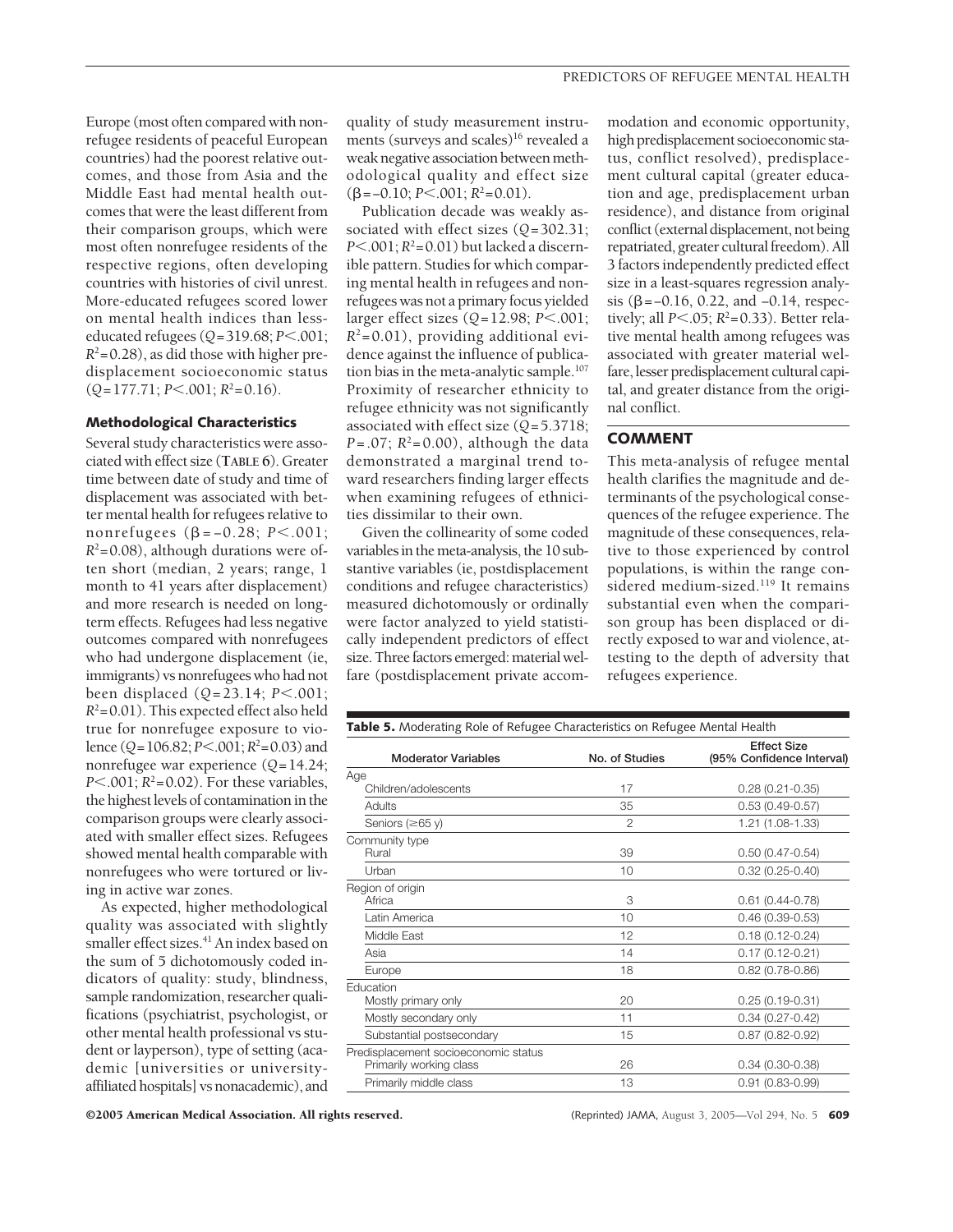As predicted, postdisplacement conditions were associated with mental health outcomes. Materially secure conditions, indexed by economic opportunities and permanent private accommodation, were associated with superior outcomes. By implication, psychopathology among refugees is not an inevitable posttraumatic consequence of acute wartime stress but reflects contextual factors that can be significantly remediated by generous material support on the part of governments and agencies. Similarly, the status of the initiating conflict appears to be a significant feature of the sociopolitical context, because

| Table 6. Moderating Role of Methodological Characteristics |                |                                                 |  |
|------------------------------------------------------------|----------------|-------------------------------------------------|--|
| <b>Moderator Variables</b>                                 | No. of Studies | <b>Effect Size</b><br>(95% Confidence Interval) |  |
| Nonrefugee displacement<br>Nondisplaced                    | 42             | 0.50 (0.47 to 0.53)                             |  |
| Displaced                                                  | 16             | 0.33 (0.26 to 0.39)                             |  |
| Nonrefugee violence                                        |                |                                                 |  |
| No direct exposure                                         | 45             | 0.52 (0.49 to 0.55)                             |  |
| Some direct exposure                                       | 12             | 0.62 (0.53 to 0.72)                             |  |
| Tortured                                                   | 1              | $0.01$ (-0.09 to 0.10)                          |  |
| Nonrefugee war experience<br>None                          | 31             | 0.43 (0.39 to 0.48)                             |  |
| Past                                                       | 22             | $0.61$ (0.56 to 0.65)                           |  |
| Current                                                    | 6              | $0.11$ (0.02 to 0.19)                           |  |
| Research setting<br>Academic                               | 44             | 0.35 (0.31 to 0.38)                             |  |
| Nonacademic                                                | 15             | 0.80 (0.74 to 0.85)                             |  |
| Publication decade<br>1950s                                | 1              | 0.67 (0.60 to 0.73)                             |  |
| 1960s                                                      | $\mathbf{1}$   | 0.23 (0.18 to 0.29)                             |  |
| 1970s                                                      | $\mathbf{1}$   | 0.72 (0.19 to 10.24)                            |  |
| 1980s                                                      | 8              | $0.05$ (-0.01 to 0.11)                          |  |
| 1990s                                                      | 35             | 0.71 (0.67 to 0.74)                             |  |
| 2000s                                                      | 13             | $0.41$ (0.35 to 0.47)                           |  |
| Effect size primacy<br>Primary focus                       | 46             | $0.45$ (0.42 to 0.48)                           |  |
| Secondary focus                                            | 13             | 0.58 (0.52 to 0.64)                             |  |
| Researcher profession<br>Psychiatrist                      | 25             | 0.53 (0.50 to 0.56)                             |  |
| Psychologist                                               | 14             | 0.43 (0.33 to 0.54)                             |  |
| Mental health professional                                 | 12             | 0.40 (0.36 to 0.45)                             |  |
| Student                                                    | 4              | $0.00$ (-0.09 to 0.10)                          |  |
| Layperson                                                  | 2              | 1.44 (1.27 to 1.62)                             |  |
| Researcher qualification<br>Professional researcher        | 50             | $0.49$ (0.46 to 0.52)                           |  |
| Student or layperson                                       | 9              | $0.35$ (0.28 to 0.42)                           |  |
| Research setting<br>Academic                               | 44             | 0.35 (0.31 to 0.38)                             |  |
| Nonacademic                                                | 15             | 0.80 (0.74 to 0.85)                             |  |
| Sample randomization<br>Randomized                         | 30             | 0.52 (0.46 to 0.57)                             |  |
| Not randomized                                             | 29             | 0.46 (0.43 to 0.48)                             |  |
| Study blinding<br>Blind                                    | 57             | 0.49 (0.46 to 0.52)                             |  |
| Not blind                                                  | 2              | -0.33 (-0.62 to 0.05)                           |  |
| Measure quality <sup>16</sup><br>High                      | 27             | 0.66 (0.59 to 0.72)                             |  |
| Low                                                        | 32             | $0.44$ (0.41 to 0.46)                           |  |
| Researcher ethnicity                                       |                |                                                 |  |
| Same as refugees                                           | 18             | $0.46$ (0.40 to 0.51)                           |  |
| Close to refugees                                          | 7              | $0.43$ (0.39 to 0.47)                           |  |
| Dissimilar to refugees                                     | 34             | 0.50 (0.46 to 0.53)                             |  |

refugees had much better outcomes when the conflict that displaced them had been resolved.

Other postdisplacement conditions had unexpected effects. Acculturative stress, cultural dislocation, and bereavement<sup>20,24,28</sup> were predicted to yield better outcomes for refugees who had unrestricted cultural access and were internally displaced and repatriated, but none of these predictions were supported. Externally displaced and unrepatriated refugees had relatively positive mental health outcomes, a finding that runs counter to the emphasis on repatriation in the humanitarian aid community. Repatriation, internal displacement, and cultural continuity are likely to have positive implications, but these may be overshadowed by the harmful effects of unstable political and economic circumstances within the nation of origin.

Refugee characteristics also moderated mental health outcomes. Consistent with some past work on posttraumatic responses,<sup>38,42</sup> female refugees had slightly worse mental health outcomes than male refugees. The apparently greater resilience of younger refugees supports previous findings,<sup>30-33</sup> implying that children and adolescents are less affected by the enduring stresses of displacement.29 However, higher levels of education and socioeconomic status before displacement, considered by some to have buffering functions,<sup>19</sup> were associated with worse mental health outcomes in the analysis. Greater predisplacement intellectual and economic resources may imply a greater subsequent loss of status rather than a protective effect on refugees against their predicament. Refugee mental health outcomes were associated with region of origin, although no predictions were tested. European refugees had the poorest relative outcomes, perhaps in part because their comparison groups tended to be residents of peaceful and economically privileged countries. Refugee outcomes were also relatively poor in Africa, but because only 2% of the metaanalytic sample was drawn from Africa compared with 23.6% of the UNHCR's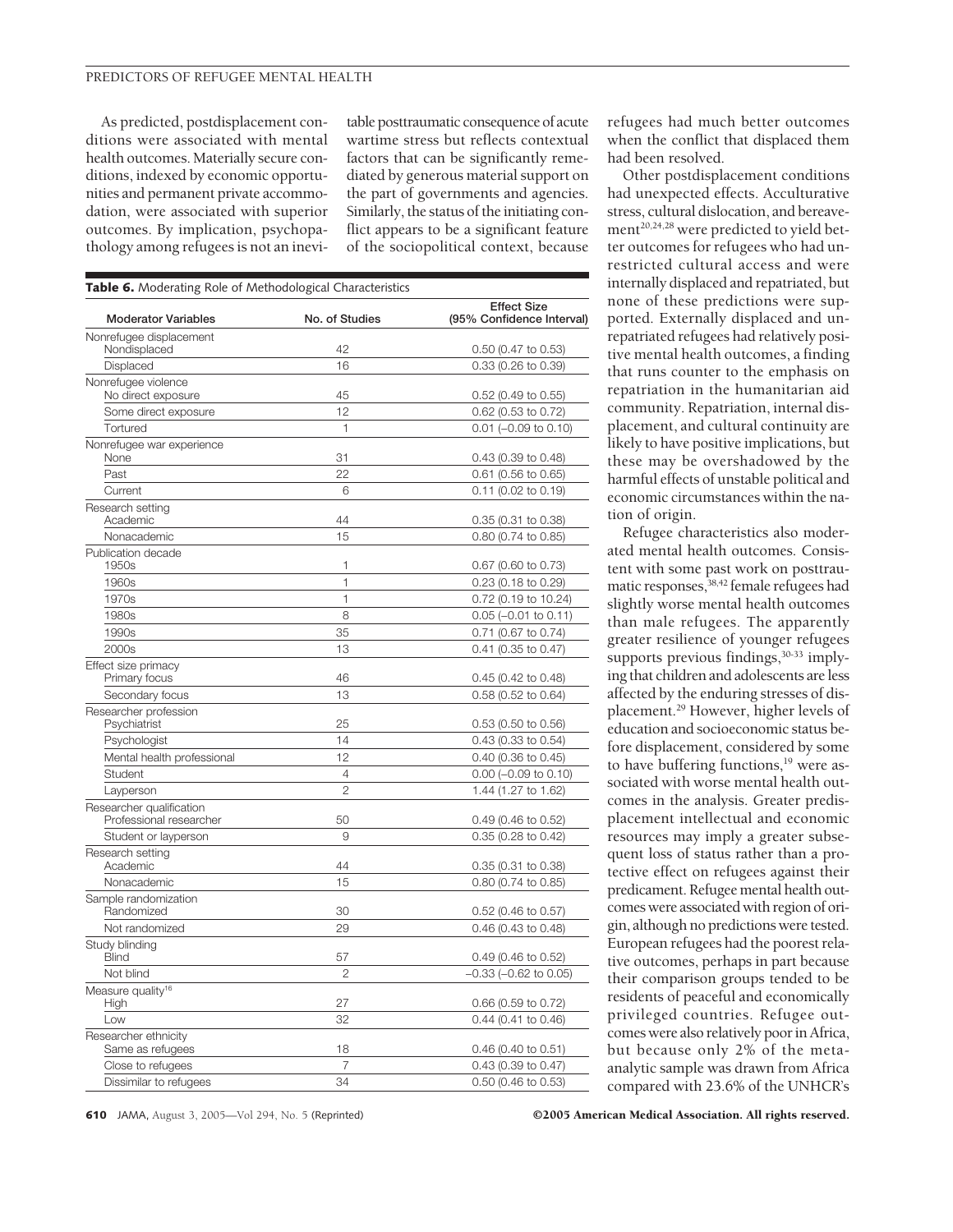population of concern, $<sup>1</sup>$  the continent's</sup> refugee crises demand more investigation. At present, the global distribution of refugees is not adequately represented in the mental health literature.

In sum, this study supports the role of enduring contextual factors before and after displacement as moderators of mental health among the world's refugees. The psychological aftereffects of displacement by war cannot be understood simply as the product of an acute and discrete stressor, but depend crucially on the economic, social, and cultural conditions from which refugees are displaced and in which refugees are placed.15,22

**Author Contributions:** Dr Porter had full access to all of the data in the study and takes responsibility for the integrity of the data and the accuracy of the data analysis.

*Study concept and design:* Porter, Haslam.

*Acquisition of data:* Porter.

*Analysis and interpretation of data:* Porter, Haslam. *Drafting of the manuscript:* Porter, Haslam.

*Critical revision of the manuscript for important intellectual content:* Porter, Haslam.

*Statistical analysis:* Porter.

*Administrative, technical, or material support:* Porter, Haslam.

*Study supervision:* Haslam.

**Financial Disclosures:** None reported.

#### **REFERENCES**

**1.** United Nations High Commissioner for Refugees. *The 2004 Global Report*. Geneva, Switzerland: United Nations High Commissioner for Refugees; 2005.

**2.** Norwegian Refugee Council. *Internal Displacement: Global Overview of Trends and Developments in 2004.* Geneva, Switzerland: Global IDP Project; 2005. **3.** United Nations Relief and Works Agency for Palestinian Refugees in the Near East. *Annual Report of the Department of Health 2004.*Amman, Jordan: United Nations Relief and Works Agency for Palestinian Refu-

gees in the Near East; 2005. **4.** Garcia-Peltoniemi R. Epidemiological perspectives. In: Westermeyer J, Williams CL, Nguyen AN, eds. *Mental Health Services for Refugees*. Washington, DC: US Government Printing Office; 1991:24-41. DHHS Publication ADM 91-1824.

**5.** Kinzie D. Posttraumatic effects and their treatment among Southeast Asian refugees. In: Wilson J, Raphael B, eds. *International Handbook of Traumatic Stress Syndromes*. New York, NY: Plenum Press; 1993:311- 320.

**6.** Weisaeth L, Eitinger L. Posttraumatic stress phenomena: common themes across wars, disasters and traumatic events. In: Wilson J, Raphael B, eds. *International Handbook of Traumatic Stress Syndromes*. New York, NY: Plenum Press; 1993:69-78.

**7.** United Nations High Commissioner for Refugees. *Statistical Yearbook 2003: Trends in Displacement, Protection and Solutions.* Geneva, Switzerland: United Nations High Commissioner for Refugees; 2004.

**8.** Summerfield D. The psychological legacy of war and atrocity: the question of long-term and transgenerational effects and the need for a broad view. *J Nerv Ment Dis*. 1996;184:375-377.

**9.** Dohrenwend BP, Dohrenwend BS. *Social Status and Psychological Disorder: A Causal Inquiry*. New York, NY: Wiley; 1969.

**10.** Brown GW. Life events and measurement. In: Brown GW, Harris TO, eds. *Life Events and Illness*. New York, NY: Guilford Press; 1989:3-48.

**11.** De Girolamo G, McFarlane AC. The epidemiology of PTSD: a comprehensive review of the international literature. In: Marsella AJ, Friedman MJ, Gerrity ET, Scurfield RM, eds. *Ethnocultural Aspects of Posttraumatic Stress Disorder: Issues, Research, and Clinical Applications*. Washington, DC: American Psychological Association; 1996.

**12.** Kulka RA, Schlenger WE, Fairbank JA, et al. *Trauma and the VietnamWar Generation*. New York, NY: Brunner & Mazel; 1990.

**13.** Pynoos RS, Frederick C, Nader K, et al. Life threat and posttraumatic stress in school-age children. *Arch Gen Psychiatry*. 1987;44:1057-1063.

**14.** Rubonis AV, Bickman L. Psychological impairment in the wake of disaster: the disasterpsychopathology relationship. *Psychol Bull*. 1991;109: 384-399.

**15.** Bracken PJ, Giller JE, Summerfield D. Psychological responses to war and atrocity: the limitations of current concepts. *Soc Sci Med*. 1995;40:1073-1082.

**16.** Hollifield M, Warner TD, Lian N, et al. Measuring trauma and health status in refugees: a critical review. *JAMA*. 2002;288:611-621.

**17.** Jablensky A, Marsella AJ, Ekblad S, Jansson B, Levi L, Bornemann TH. Refugee mental health and wellbeing: conclusions and recommendations. In: Marsella AJ, Bornemann TH, Ekblad S, Orley J, eds. *Amidst Peril and Pain: The Mental Health and Well-Being of the World's Refugees*. Washington, DC: American Psychological Association; 1994:327-339.

**18.** Marsella AJ, Friedman MJ, Gerrity ET, Scurfield RM, eds. *Ethnocultural Aspects of Posttraumatic Stress Disorder: Issues, Research and Clinical Applications*. Washington, DC: American Psychological Association; 1996.

**19.** Martin SF. A policy perspective on the mental health and psychosocial needs of refugees. In: Marsella AJ, Bornemann TH, Ekblad S, Orley J, eds. *Amidst Peril and* Pain: The Mental Health and Well-Being of the World's *Refugees*. Washington, DC: American Psychological Association; 1994:69-80.

**20.** Eisenbruch M. From post-traumatic stress disorder to cultural bereavement: diagnosis of Southeast Asian refugees. *Soc Sci Med*. 1991;33:673.

**21.** Higginbotham N, Marsella AJ. International consultation and the homogenization of psychiatry in Southeast Asia. *Soc Sci Med*. 1988;27:553.

**22.** Hjern A, Angel B, Jeppson O. Political violence, family stress and mental health of refugee children in exile. *Scand J Soc Med*. 1998;26:18-25.

**23.** De Jong JT, Komproe IH, Van Ommeren M, et al. Lifetime events and posttraumatic stress disorder in 4 postconflict settings. *JAMA*. 2001;286:555- 562.

**24.** Porter M, Haslam N. Forced displacement in Yugoslavia: a meta-analysis of psychological conse-quences and their moderators. *J Trauma Stress*. 2001; 14:817-834.

**25.** Rangaraj A. The health status of refugees in South East Asia. In: Miserez D, ed. *Refugees: The Trauma of Exile*. Dordrecht, the Netherlands: Marinus Nijhoff; 1998:41.

**26.** Von Buchwald U. Refugee dependency: origins and consequences. In: Marsella AJ, Bornemann TH, Ekblad S, Orley J, eds. *Amidst Peril and Pain: The Mental Health and Well-Being of the World's Refugees*. Washington, DC: American Psychological Association; 1994:229-237.

**27.** Brody E. The mental health and well-being of refugees: issues and directions. In: Marsella AJ, Bornemann TH, Ekblad S, Orley J, eds. *Amidst Peril and Pain:* The Mental Health and Well-being of the World's Refu*gees*. Washington, DC: American Psychological Association; 1994:57-68.

**28.** Marsella AJ. Ethnocultural diversity and international refugees: challenges for the global community. In: Marsella AJ, Bornemann TH, Ekblad S, Orley eds. *Amidst Peril and Pain: The Mental Health* *and Well-Being of the World's Refugees*. Washington, DC: American Psychological Association; 1994: 341-364.

**29.** Green BL, Korol M, Grace M, et al. Children and disaster: age, gender and parental effects on PTSD symptoms.*J Am Acad Child Adolesc Psychiatry*. 1991; 30:945-951.

**30.** Green BL, Kramer TL, Grace MC, et al. Traumatic events over the lifespan: survivors of the Buffalo Creek disaster. In: Miller TW, ed.*Clinical Disorders and Stressful Life Events*. Madison, Wis: International Universities Press; 1997:283-306. Stress and Health Series monograph 7.

**31.** Green BL, Lindy J, Grace M, et al. Buffalo Creek survivors in the second decade: stability of stress symptoms. *Am J Orthopsychiatry*. 1990;60:43-54.

**32.** Mollica R, Cui X, McInnes K, Massagli M. Sciencebased policy for psychosocial interventions in refugee camps: a Cambodian example.*J Nerv Ment Dis*. 2002; 190:158-166.

**33.** Wilkinson CB. Aftermath of a disaster: the collapse of the Hyatt Regency Hotel skywalk. *Am J Psychiatry*. 1983;140:1134-1139.

**34.** Boothby N, Upton P, Sultan A.*Children of Mozambique: The Cost of Survival*. Washington, DC: US Committee for Refugees; 1991.

**35.** Garbarino J, Kostelny K, Dubrow N. *No Place to Be a Child: Growing up in aWar Zone*. Lexington, Mass: Lexington Books; 1991.

**36.** Huerta F, Horton R. Coping behavior of elderly flood victims. *Gerontologist*. 1978;18:541-546.

**37.** Kinzie D, Sack W, Angell R, Manson S, Rath B. The psychic effects of massive trauma on Cambodian children. *J Am Acad Child Psychiatry*. 1986;25:370. **38.** Allden K, Poole C, Chantavanich S, Ohmar K, Aung

NN, Mollica RF. Burmese political dissidents in Thailand: trauma and survival among young adults in exile. *Am J Public Health*. 1996;86:1561-1569.

**39.** Freedy J, Shaw D, Jarrell M, Masters C. Towards an understanding of the psychological impact of natural disasters: an application of the conservation resources stress model.*J Trauma Stress*. 1992;5:441-454. **40.** Van Willigen LHM, Hondius AJK, Van Der Ploeg HM. Health problems of refugees in the Netherlands. *Trop Geogr Med*. 1995;47:118-124.

**41.** Silove D. Trauma and forced relocation. *Curr Opin Psychiatry*. 2000;13:231-236.

**42.** Chung RC, Bemak F, Kagawa-Singer M. Gender differences in psychological distress among Southeast Asian refugees. *J Nerv Ment Dis*. 1998;186:112-119. **43.** Conrad M, Hammen C. Role of maternal depression in perceptions of child maladjustment. *J Consult Clin Psychol*. 1989;57:663-667.

**44.** Locke C, Southwick K, McCloskey L, Fernandez-Esquer ME. The psychological and medical sequelae of war in Central American refugee mothers and children. *Arch Pediatr Adolesc Med*. 1996;150:822-832.

**45.** Surtees PG. Adversity and psychiatric disorder: a decay model. In: Brown GW, Harris TO, eds. *Life Events and Illness*. New York, NY: Guilford Press; 1989:160- 195.

**46.** Surtees PG, Miller PM, Ingham JG, Kreitman NB, Rennie D, Sashidharan SP. Life events and the onset of affective disorder: a longitudinal general population study. *J Affect Disord*. 1986;10:37-50.

**47.** Department of Veterans Affairs. The PILOTS Database: An Electronic Index to the Traumatic Stress Literature. Available at: http://www.ncptsd.org /publications/pilots/index.html. Accessed December 2002.

**48.** Adams PL, Horovitz JH. Psychopathology and fatherlessness in poor boys. *Child Psychiatry Hum Dev*. 1980;10:135-143.

**49.** Ahmad A, Sundelin-Wahlsten V, Sofi MA, Qahar JA, Von Knorring A. Reliability and validity of a child-specific cross-cultural instrument for assessing posttraumatic stress disorder. *Eur Child Adolesc Psychiatry*. 2000;9:285-294.

**50.** Al-Eissa YA. The impact of the Gulf armed conflict on the health and behaviour of Kuwaiti children. *Soc Sci Med*. 1995;41:1033-1037.